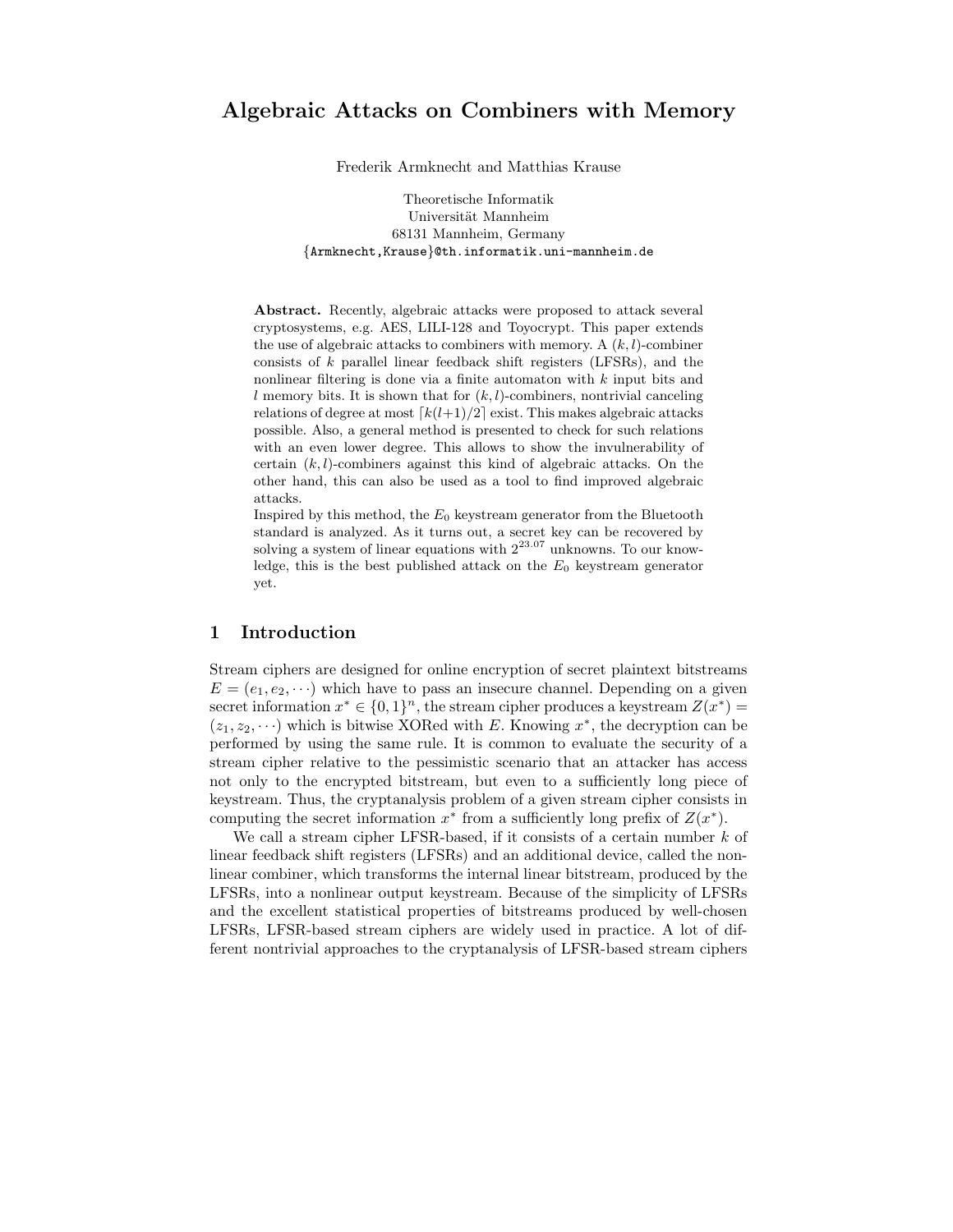

Fig. 1. A  $(k, l)$ -combiner

(fast correlation attacks, backtracking attacks, time-space tradeoffs, BDD-based attacks etc.) were discussed in the relevant literature, and a lot of corresponding design criterions (correlation immunity, large period and linear complexity, good local statistics etc.) for such stream ciphers were developed (see, e.g., Rueppel  $(1991)$ .

A  $(k, l)$ -combiner consists of k LFSRs and a finite Mealy automaton with k input bits, one output bit and  $l$  memory bits. Let  $n$  be the sum of the lengths of the k LFSRs. Starting from a secret initial assignment  $x^* \in \{0,1\}^n$ , the LFSRs produce an internal linear bitstream  $L(x^*)$ , built by blocks  $x^t$  of k parallel bits for each clock t. Starting from a secret initial assignment  $c^1 \in \{0,1\}^l$  to the memory bits, in each clock t the automaton produces the t-th keystream bit  $z_t$ corresponding to  $x^t$  and  $c^t$  and changes the inner state to  $c^{t+1}$  (see figure 1). The secret information is given by  $x^*$  and  $c^1$ . Numerous ciphers of this type are used in practice. Note, e.g., that the  $E_0$  keystream generator used in the Bluetooth wireless LAN system (see Bluetooth SIG (2001)) is a (4, 4)-combiner.

The aim of this paper is to analyze the security of  $(k, l)$ -combiners with respect to algebraic attacks, a new method for attacking stream and block ciphers. Algebraic attacks exist against AES and Serpent (Courtois and Pieprzyk (2002)) and Toyocrypt (Courtois (2002)). Related algebraic attacks were used to attack the HFE public key cryptosystem (Courtois (2001), cf. also Kipnis and Shamir (1999)).

Courtois and Meier (2003) discussed algebraic attacks on general LFSR-based stream ciphers and presented the best known attacks on Toyocrypt and LILI-128 so far. Very recently, Courtois introduced fast algebraic attacks on LFSR-based stream ciphers, an improved version of the algebraic attacks (Courtois (2003)).

An algebraic attack is based on a nontrivial low degree relation  $p$  for  $r$  clocks, i.e. a relation which holds for any sequence of r consecutive bits of the keystream and the corresponding  $kr$  internal bits. Given such a relation  $p$  of small degree  $d$ and a sufficiently long piece of a keystream  $Z(x^*, c^1)$ , p can be used to produce an overdefined system of  $T$  nonlinear equations in the initial bits of the LFSRs, which can be thought of as system of linear equations in the monomials of length at most  $d$ . If  $T$  is large enough then we get a unique solution which is induced by  $x^*$ , and from which  $x^*$  can be derived in a straightforward way.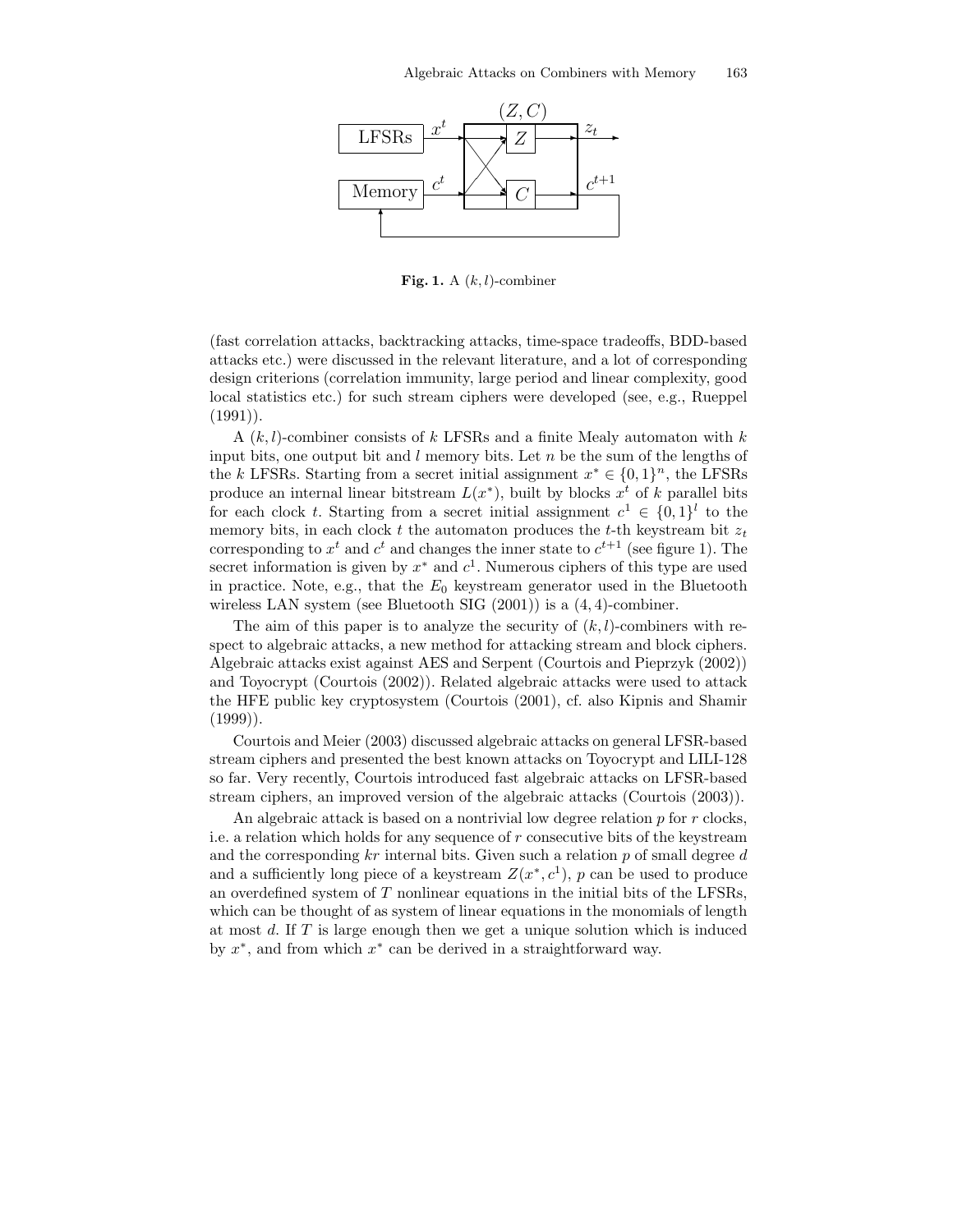#### 164 F. Armknecht, M. Krause

Obviously, a higher value of d increases the running time significantly. Consequently, the nonexistence of nontrivial low degree relations is an important design criterion for  $(k, l)$ -combiners. One contribution of this paper is to provide an algorithm  $FindRelation$  which computes for a given  $(k, l)$ -combiner, represented by its automaton, and given  $d$  and  $r$  the set of all nontrivial degree  $d$ relation for r clocks (Section 3). One consequence is that nontrivial relations of degree  $\lceil k(l + 1)/2 \rceil$  relations for  $l + 1$  clocks (Theorem 1) cannot be avoided. Note that the running time is only polynomial in  $n$  if  $k$  and  $l$  are supposed to be constant. Hence, for each  $(k, l)$ -combiner exists a value  $n'$ , such that the algebraic attack is more efficient than exhaustive search if  $n \geq n'$ .

E.g., this general bound implies a nontrivial degree 10 relation for 5 clocks for the  $E_0$  generator, which yields, for  $n = 128$ , an algebraic attack of running time  $2^{141}$ , which is much worse than exhaustive key-search. The algebraic attack would be better than exhaustive search if  $n \geq 142$ . Surprisingly, a nontrivial degree-4 relation for 4 clocks (Section 4) exists. This implies an algebraic attack of running time around 2 <sup>67</sup>.<sup>58</sup> and represents a serious weakness of this stream cipher. On the other hand, by using our method we can prove the nonexistence of nontrivial relations of degree smaller than 4, at least for 4 and 5 clocks. In the following section 2, we give basic definitions on boolean functions, LFSRs, and some notions around algebraic attacks.

### 2 Basics

### 2.1 Boolean Functions and  $GF(2)$ -polynomials

In the following, we consider for all  $k \geq 1$  the set  $B_k$  of k-ary boolean functions  $f: \{0,1\}^k \longrightarrow \{0,1\}$  as a 2<sup>k</sup>-dimensional vector space over the field  $GF(2)$ . It is a well known fact that each  $f \in B_k$  has a unique representation as  $GF(2)$ polynomial

$$
p(x_1, \cdots, x_k) = \bigoplus_{\alpha \in \{0,1\}^k} a_{\alpha} m_{\alpha}, \tag{1}
$$

where for all  $\alpha \in \{0,1\}^k$  the monomial  $m_\alpha$  is defined as  $m_\alpha = \Pi_{i,\alpha_i=1}x_i$ , and  $a_{\alpha} \in GF(2)$ . Let us denote  $|\alpha| = |\{i, \alpha_i = 1\}|$  for all  $\alpha \in \{0,1\}^k$ . The degree  $deg(p)$  of the polynomial p is defined as  $max\{|a|, a_{\alpha} = 1\}$ . For all  $f \in B_k$  we denote by  $\deg(f)$  the degree of the unique  $GF(2)$ -polynomial for f. Given a set  $B \subseteq B_k$  we denote by  $\mathcal{H}(B)$  the set of all linear combinations of functions from  $B$ . Note that the set of all  $k$ -ary boolean functions of degree at most  $d$ equals  $\mathcal{H}(\mathcal{M}(k,d))$ , where  $\mathcal{M}(k,d) = \{m_{\alpha}, \alpha \in \{0,1\}^k, |\alpha| \leq d\}$ . The crucial computational problem here is  $FindNullspace(B, X)$ , where  $B \subseteq B_k$  and  $X \subseteq$  $\{0,1\}^k$  for some  $k \geq 1$ , which consists in the computation of all  $h \in \mathcal{H}(B)$  for which  $h(x) = 0$  for all  $x \in X$ . Clearly, all  $h \in \mathcal{H}(B)$  can be represented as  $h = \sum_{b \in B} a(h)_{b}b$ , and the set of all coefficient vectors  $a(h) \in GF(2)^{B}$  solving  $FindNullspace(B, X)$  equals the set of solutions of the system

$$
\sum_{b \in B} a(h)_b b(x) = 0, \quad \text{for all } x \in X,
$$
\n(2)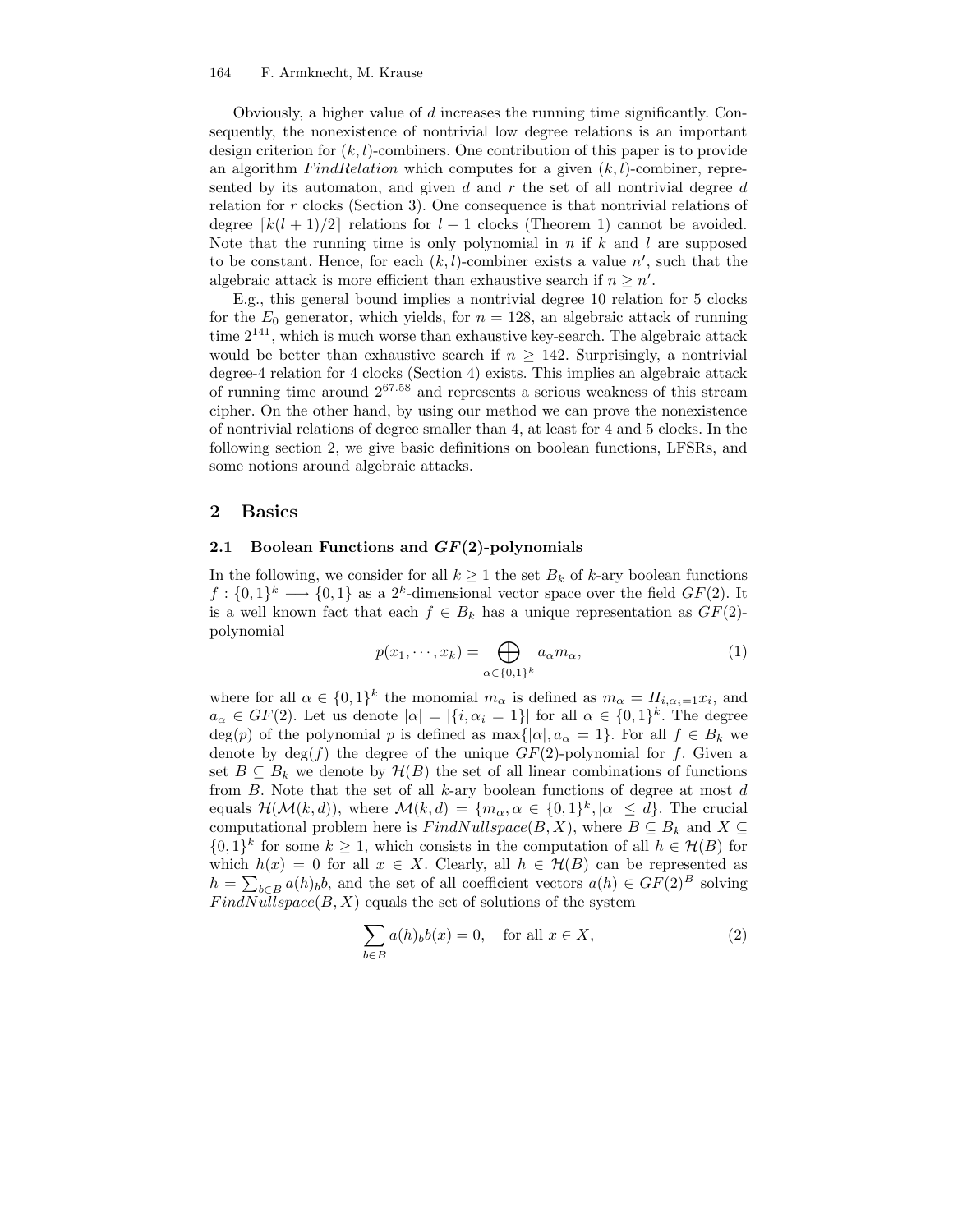of  $GF(2)$ -linear equations.

As usual, we call a boolean function  $f \in B_k$  to be an implicant of another boolean function  $g \in B_k$  if  $f(x) = 1$  implies  $g(x) = 1$  for all inputs  $x \in \{0,1\}^k$ .

### 2.2 LFSRs and  $(k, l)$ -combiners

Let  $k > 0$  and  $l \geq 0$  be integers. A  $(k, l)$ -combiner  $\mathcal{C} = (Z, C)$  consists of k linear feedback shift registers (LFSRs)  $L_1, \dots, L_k$  and a finite Mealy automaton which is defined by an output function  $Z: \{0,1\}^k \times \{0,1\}^l \longrightarrow \{0,1\}$  and a feedback function  $C: \{0,1\}^k \times \{0,1\}^l \longrightarrow \{0,1\}^l$ . In this paper, we assume that the following reasonable condition holds: For each  $c \in \{0,1\}^l$  exist  $x, x' \in \{0,1\}^k$ with  $Z(x, c) = 0$  and  $Z(x', c) = 1$ . Notice that all known  $(k, l)$ -combiners used in cryptosystems are of this kind.

For each  $i, 1 \leq i \leq k$ , LFSR  $L_i$  is defined by its length  $n(i)$  and a generator polynomial  $L_i = (L_{i,1}, \dots, L_{i,n(i)}) \in GF(2)^{n(i)}$ . Let  $n = n(1) + \dots + n(k)$ . It is common to suppose that the generator polynomials of the LFSRs are public.

Given an initial assignment  $x_i^* = (x_{i,1}^*, \dots, x_{i,n(i)}^*) \in \{0,1\}^{n(i)}$  to each LFSR  $L_i$ ,  $1 \leq i \leq k$ , the LFSRs compute at each clock t a block  $x^t = (x_1^t, \dots, x_k^t)$  of internal bits, where for each  $i, 1 \leq i \leq k$ , it holds  $x_i^t = x_{t,i}^*$  if  $t \leq n(i)$ , and

$$
x_i^t = L_{i,1} x_i^{t-1} \oplus L_{i,2} x_i^{t-2} \oplus \dots \oplus L_{i,n(i)} x_i^{t-n(i)}
$$
(3)

if  $t > n(i)$ . The bitstream  $L(x^*) = (x^1, x^2, \dots)$  is called the internal linear bitstream generated on the initial assignment  $x^* = (x_1^*, \dots, x_k^*)$ . Note that for all  $t \geq 0$ , the  $GF(2)$ -linear mapping  $L^t : GF(2)^n \longrightarrow GF(2)^n$  which assigns to  $x^*$  the t-th block  $x^t$  of the corresponding linear bitstream can be efficiently computed from the generator polynomials.

Given such an internal bitstream  $x = (x^1, x^2, \cdots)$  and an initial assignment  $c^1 \in \{0,1\}^l$  to the memory bits, the corresponding output bitstream  $(Z, C)(x, c<sup>1</sup>) = (z<sub>1</sub>, z<sub>2</sub>, \cdots)$  is defined according to

$$
z^{t} = Z(x^{t}, c^{t})
$$
 and  $c^{t+1} = C(x^{t}, c^{t}),$  (4)

for all  $t \geq 1$ . For all  $r \geq 1$  let us denote by  $(Z, C)^r(x^1, \dots, x^r, c^1)$  the first r output bits of the keystream generated according to x and  $c<sup>1</sup>$ .

Given the combiner  $\mathcal{C} = (Z, C)$ , the cryptanalysis problem consists in discovering the secret initial assignment  $x^* \in \{0,1\}^n$  to the LFSRs and the secret initial assignment  $c^1 \in \{0,1\}^l$  to the memory bits from a sufficiently long prefix of the output keystream  $(Z, C)(L(x^*), c^1)$ . Our results are motivated by an approach due to Courtois and Pieprzyk (2002) to this problem, which consists in performing a so-called algebraic attack, and which is based on finding nontrivial low-degree relations which hold for any sequence of r consecutive output bits and the corresponding kr bits of the internal bitstream, for some  $r \geq 1$ . Let us now give an outline of this kind of attack.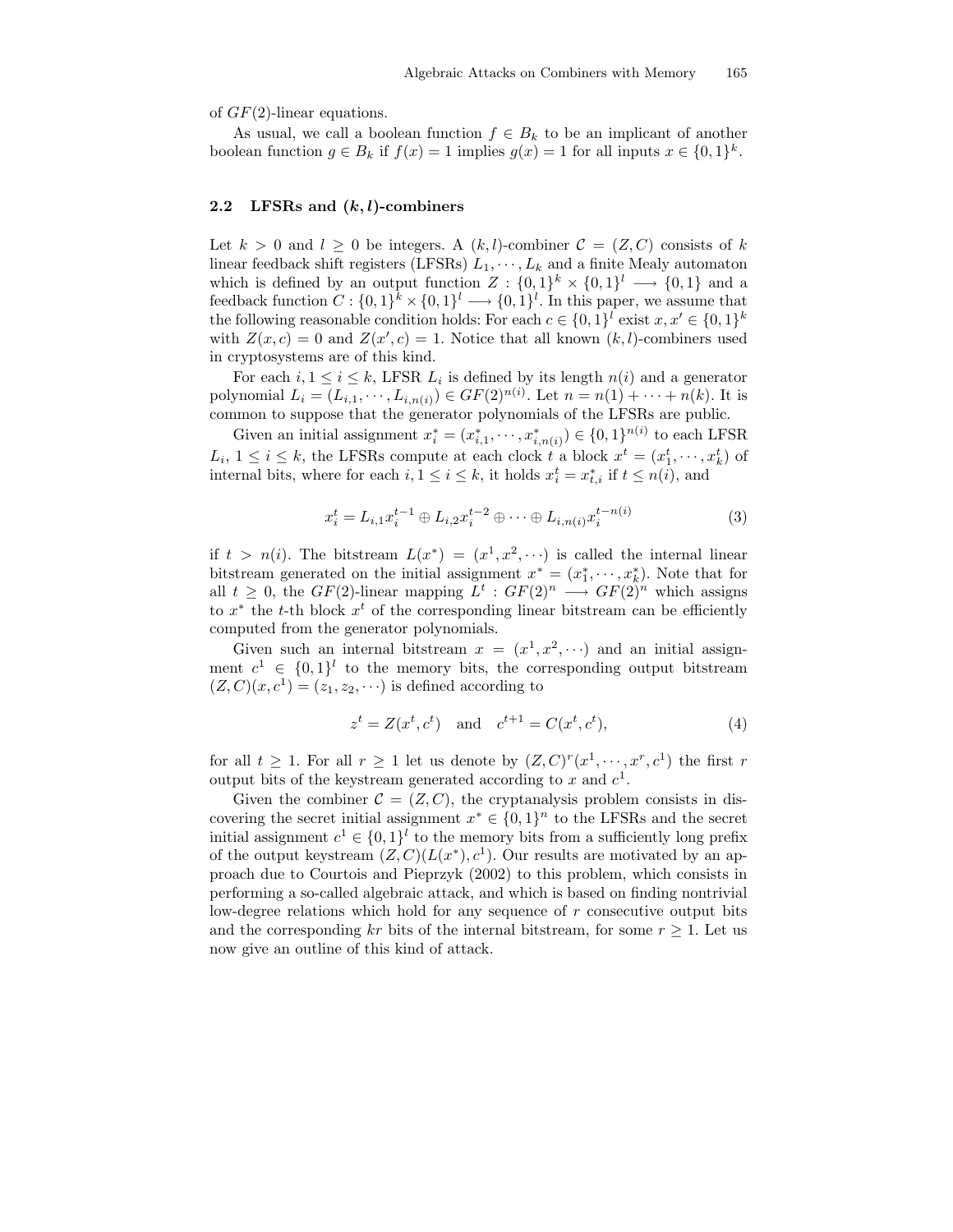#### 2.3 Nontrivial Relations and Algebraic Attacks

We use the same denotations as in the previous subsection.

**Definition 1.** Let  $r \geq 1$  and  $z \in \{0,1\}^r$ . A non-zero GF(2)-polynomial p in kr variables is called a z-relation for C if  $p(x) = 0$  holds for all sequences  $x =$  $(x^1, x^2, \dots, x^r) \in (\{0,1\}^k)^r$  of r consecutive blocks of the internal bitstream which have the property that  $(Z, C)^r(x, c) = z$  for some initial assignments  $c \in C$  $\{0,1\}$ <sup>l</sup> to the memory bits.

Let us suppose that C has a z-relation p of degree d for some  $r \geq 1$ . Fix arbitrary assignments  $x^* \in \{0,1\}^n$  to the LFSRs and  $c^1 \in \{0,1\}^l$  to the memory bits. Suppose that we have a sufficiently long prefix of the corresponding output bitstream  $z^* = (Z, C)(L(x^*), c^1)$  and denote by  $T(z)$  the set of all clocks t, for which  $(z_t^*, \dots, z_{t+(r-1)}^*) = z$ . By the definitions, it holds for all  $t \in T(z)$  that

$$
P_t(x^*) := p(L^t(x^*), \cdots, L^{t+(r-1)}(x^*)) = 0.
$$
\n<sup>(5)</sup>

 $P_t$  is a  $GF(2)$ -polynomial of degree d in n variables which can be efficiently computed. Consequently, the system

$$
P_t(x_1, \cdots, x_n) = 0, \ t \in T(z) \tag{6}
$$

of nonlinear equations can be considered as a system of linear equations in the unknowns  $\{m_{\alpha}(x), \alpha \in \{0,1\}^n, |\alpha| \leq d\}$ . If  $|T(z)|$  is large enough then this system of linear equations has the unique solution  $\{m_{\alpha}(x^{\ast}), |\alpha| \leq d\}$ , from which the secret  $x^*$  can be easily derived. Obvously,  $|T(z)|$  has to be at least  $M(n, p)$ . Here,  $M(n, p)$  denotes the set of all monomials in  $x_1, \dots, x_n$  which can occur in a  $GF(2)$ -polynomial contained as equation in the system  $(6)$ . Observe that  $\Phi(n,p) := \sum_{i=0}^d \binom{n}{i}$  is a trivial upper bound for  $|M(n,p)|$ . Note that the minimum number of keystream bits which has to be available can be reduced if we know several degree-d  $z$ -relations for different strings  $z$ . In any case, it follows that the existence of low-degree z-relations implies a serious weakness of  $(k, l)$ -combiners. These attacks are called algebraic attacks. In Courtois and Meier (2003), the authors discuss algebraic attacks against combiners without memory. In this paper, we extend these attacks to combiners with memory.

## 3 On Constructing Nontrivial Relations

In this section, we show that for any  $(k, l)$ -combiner  $\mathcal{C}$ ,  $r \geq k(l + 1)$ , and  $d \geq [k(l + 1)/2]$ , the existence of z-relations of degree d for some  $z \in \{0, 1\}^r$ cannot be avoided. Moreover, we present an algorithm which allows to construct all z-relations of degree at most d for any given  $r, d$ . Note that this solves an open problem stated, e.g., by Courtois (2003). This algorithm can be used for estimating the vulnerability of given  $(k, l)$ -combiners with respect to algebraic attacks (known from Courtois and Meier (2003)).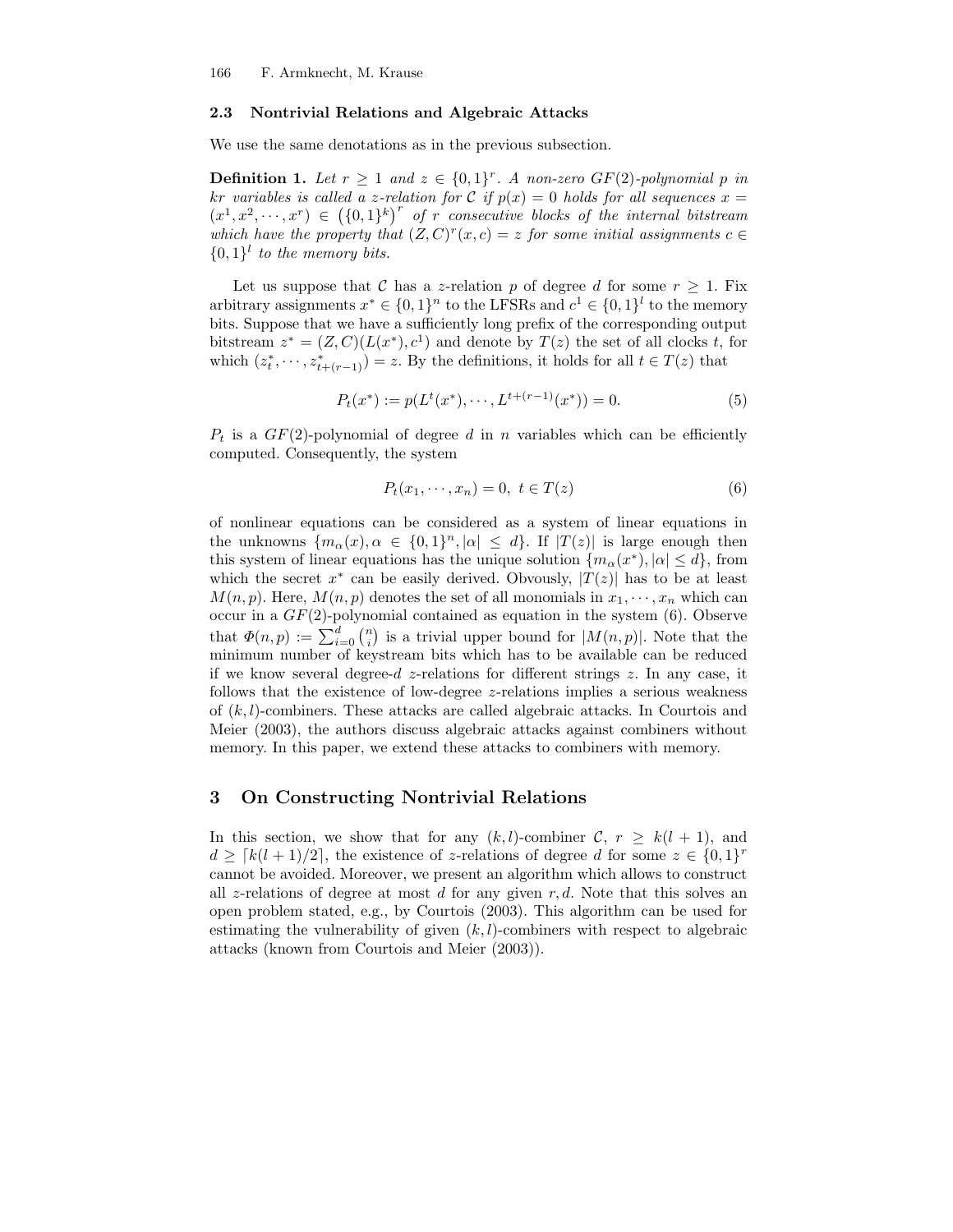We first illustrate the problem of constructing nontrivial relations by means of some special cases. Let as before  $C = (Z, C)$  denote a  $(k, l)$ -combiner with output function Z and feedback function C. If  $l = 0$ , the construction of canceling relations for one clock is straightforward, as

$$
Z(x_1^t, \cdots, x_k^t) \oplus z_t \quad , t \ge 0 \tag{7}
$$

is always fulfilled. By arguments which will be given below this implies the existence of relations of degree at most  $\lceil k/2 \rceil$ .

Another tractable case is if  $l = 1$  and the output function Z is linear in the feedback bit, i.e.,  $Z(x, c) = Z'(x) \oplus c$ . Then the relation

$$
z_2 = Z(x^2, C(x^1, z_1 \oplus x^1))
$$
\n(8)

is always true, which gives z-relations for all  $z \in \{0,1\}^2$ . If  $l \geq 1$  and the output function is nonlinear, the situation becomes more complicated as, via the feedback function C,  $z_t$  depends nonlinearly on  $x^1, x^2, \dots, x^t$  for all  $t \geq 0$ . One attempt for constructing nontrivial relations could be to consider the relation

$$
\bigwedge_{c \in \{0,1\}^l} \left( Z(x^t, c) \oplus z_t \right), \tag{9}
$$

which obviously gives 0 for all pairs of input and output streams generated via C. The problem here is that this relation can become trivial. This is especially true if Z is linear in at least one memory bit, as is the case for the  $E_0$  generator. We use a more systematic approach and show the following result.

**Theorem 1.** Let  $k \geq 1$ ,  $l \geq 1$  and a  $(k, l)$ -combiner  $\mathcal{C} = (Z, C)$  be arbitrarily fixed. Then for each  $r > l$  there is a z-relation of degree  $\lceil (k(l + 1)/2) \rceil$  for C for some  $z \in \{0,1\}^r$ .

For the proof of this theorem we need some more technical definitions.

### Definition 2.

- (i) For all  $r \geq 1$ ,  $z \in \{0,1\}^r$ , and  $x = (x^1, \dots, x^r) \in (\{0,1\}^k)^r$ , x is called z-critical for C if  $(Z, C)^r(x, c) \neq z$  for all  $c \in \{0, 1\}^l$ . We denote by  $Crit_{\mathcal{C}}(z)$ the set of all  $x \in ((0,1)^k)^r$  which are z-critical for C, and by  $N\text{Crit}_c(z)$  the set of all x which are not.
- (ii) The pair  $(x, z) \in (\{0, 1\}^k)^r \times \{0, 1\}^r$  is called r-critical for C if x is z-critical for C. We denote by  $Crit_{\mathcal{C}}(r)$  the set of all r-critical  $(x, z) \in (\{0, 1\}^k)^r \times$  ${0,1}^r$  and by  $NCrit_c(r)$  the set of all  $(x, r)$  which are not. Especially, we have  $Crit_{\mathcal{C}}(r) \cup NCrit_{\mathcal{C}}(r) = \{0, 1\}^{kr} \times \{0, 1\}^r$ .
- (iii) For all  $r \geq 1$  we denote by  $\chi(C)_r : (\{0,1\}^k)^r \times \{0,1\}^r \longrightarrow \{0,1\}$  the critical function of C, which is defined as  $\chi(\mathcal{C})_r(x,z) = 1$  iff  $(x, z)$  is r-critical for C. For all  $z \in \{0,1\}^r$  we denote by  $\chi(\mathcal{C})_r^z$  the subfunction  $\chi(\mathcal{C})_r(\cdot, z)$  which outputs 1 on  $x \in (\{0,1\}^k)^r$  iff x is z-critical.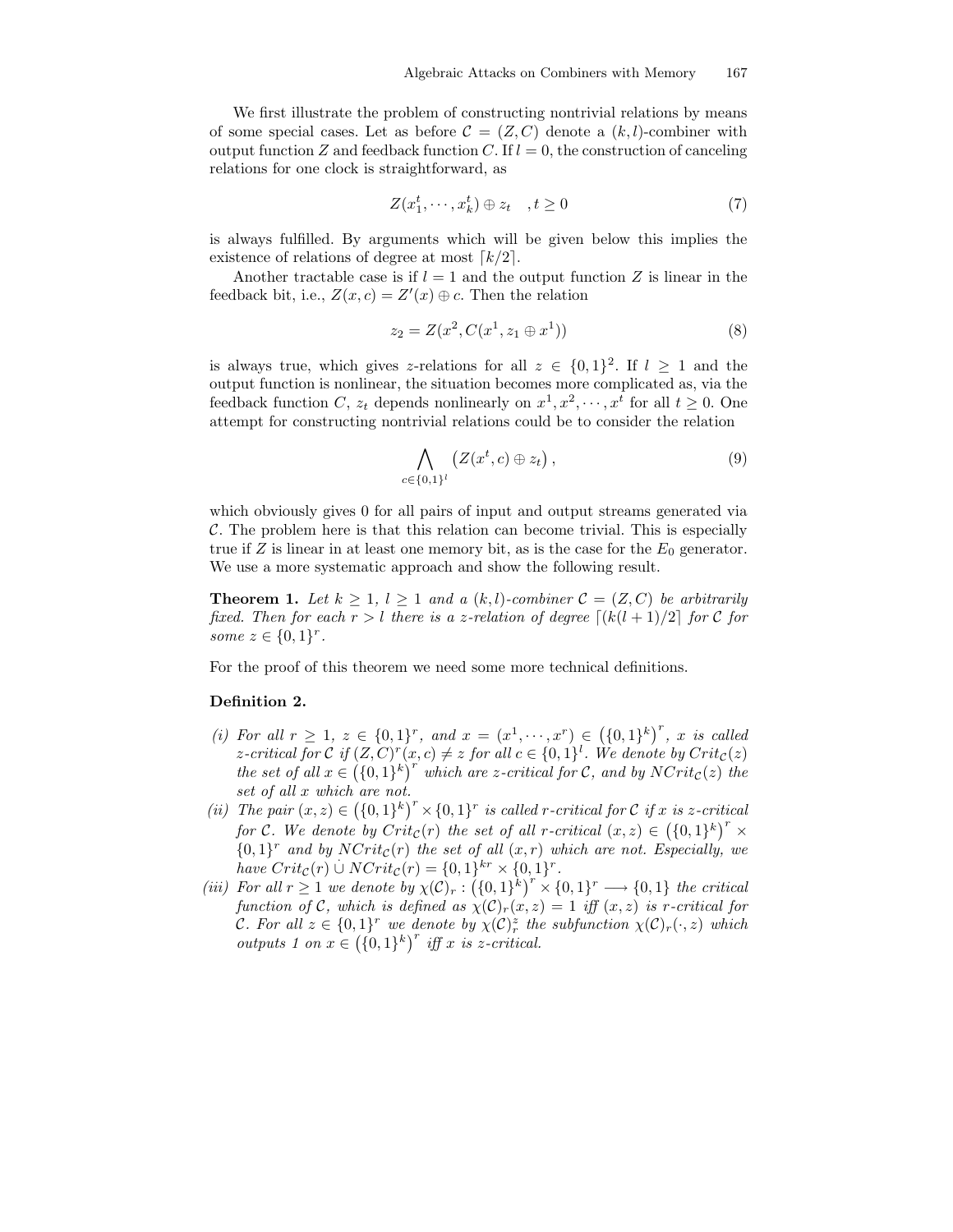Observe that for all  $r \geq 1$  and  $z \in \{0,1\}^r$ , a nontrivial  $GF(2)$ -polynomial p in kr variables is a z-relation of C iff it outputs 0 for all  $x \in \text{NCrit}_{\mathcal{C}}(z)$  and outputs 1 for at least one  $x \in Crit_{\mathcal{C}}(z)$ . This implies

**Lemma 1.** For all  $r \geq 1$  and  $z \in \{0,1\}^r$  there is a z-relation for C iff  $Crit_{\mathcal{C}}(z) \neq 0$  $\emptyset.$  If  $Crit_{\mathcal{C}}(z) \neq \emptyset$  then  $p: (\{0,1\}^k)^r \longrightarrow \{0,1\}$  is a z-relation for  $\overset{\sim}{\mathcal{C}}$  if and only if it is a nontrivial implicant of  $\chi(\mathcal{C})_r^z$ .

For each non-critical pair  $(x, z) \in (\{0, 1\}^k)^r \times \{0, 1\}^r$  there exists at least one  $c \in \{0,1\}^l$  such that  $z = (Z, C)^r(x, c)$ . Evidently, the number of non-critical pairs cannot exceed  $2^{kr} \cdot 2^l$ . We obtain

**Lemma 2.** For all  $r \geq 1$  it holds that  $|NCrit_{\mathcal{C}}(r)| \leq 2^{kr+l}$ .

For  $r = l + 1$ , we have

$$
|NCrit_{\mathcal{C}}(l+1)| \le 2^{k \cdot (l+1)+l} < 2^{k \cdot (l+1)+l+1} = |Crit_{\mathcal{C}}(l+1)| + |NCrit_{\mathcal{C}}(l+1)| \tag{10}
$$

Therefore,  $|Crit_{\mathcal{C}}(r)| \neq 0$  and there is some  $z \in \{0,1\}^r$  such that  $|Crit_{\mathcal{C}}(z)| \neq \emptyset.$ 

For all  $d \geq 0$  let us denote by  $\mathcal{M}(kr, d)$  the set of all monomials over the kr variables  $x^1, \dots, x^r$  of length at most d. We derived

**Lemma 3.** For all  $r \geq 1$  and  $z \in \{0,1\}^r$  the set of all z-relations for C equals the set of non-zero solutions of FindNullspace( $\mathcal{M}(kr, d)$ , NCrit<sub>C</sub>(z)).

**Lemma 4.** For each  $r \geq 0$  and  $z \in \{0,1\}^r$  the set  $NCrit_{\mathcal{C}}(z)$  is not empty.

Proof. We show this proposition by complete induction. As said in the beginning, we consider only combiners for which the following condition is true:

$$
\forall c \in \{0,1\}^l \; \exists x, x' \in \{0,1\}^k : Z(x,c) = 0 \text{ and } Z(x',c) = 1 \tag{11}
$$

This assures the proposition for  $r = 1$ . Let the proposition be true for some r. Choose  $z = (z_1, \ldots, z_{r+1}) \in \{0,1\}^{r+1}$  arbitrarily. Then  $NCrit_{\mathcal{C}}((z_1, \ldots, z_r)) \neq \emptyset$ by assumption. Let  $x = (x^1, \ldots, x^r) \in \text{NCrit}_{\mathcal{C}}((z_1, \ldots, z_r)).$  Then there exists a  $c^1 \in \{0,1\}^l$  with  $(Z, C)^r(x^1, \ldots, x^r, c^1) = (z_1, \ldots, z_r)$ . By (11) we know that there is a least one  $x^{r+1} \in \{0,1\}^k$  with  $Z(x^{r+1}, c^{r+1}) = z_{r+1}$ . Therefore,  $(Z, C)^{r}(x^{1}, \ldots, x^{r+1}, c^{1}) = (z_{1}, \ldots, z_{r+1})$  and  $(x^{1}, \ldots, x^{r+1}) \in NCrit_{\mathcal{C}}(z)$ .

For showing the degree bound observe that if  $|\mathcal{M}(kr, d)| = \Phi(kr, d)$  is greater than  $|NCrit_{\mathcal{C}}(z)|$  then  $FindNullspace(\mathcal{M}(kr, d), NCrit_{\mathcal{C}}(z))$  has a nontrivial solution. It suffices to prove the degree bound for  $r = l+1$ . Lemma 2 implies that  $|NCrit_{\mathcal{C}}(l+1)| \leq 2^{k(l+1)+l} = \frac{1}{2} 2^{k(l+1)+l+1}$ , i.e., at most one half of all possible pairs  $(x, z)$  are not  $(l + 1)$ -critical. Consequently, there exists at least one  $z \in$  $\{0,1\}^{l+1}$  for which at most half of all possible x are z-critical, i.e.,  $|NCrit_{\mathcal{C}}(z)| \le$  $\frac{1}{2}2^{k(l+1)}$ . On the other hand, by lemma 4 we know that  $|NCrit_{\mathcal{C}}(z)| > 0$ . Using the fact that  $\Phi(N, \lceil N/2 \rceil) > \frac{1}{2} 2^N$  for all  $N \geq 2$ , we obtain the theorem.

We derived the following algorithm for the problem  $FindRelation(Z, C, z, d)$  of computing all z-relations p of degree at most d for a given  $(k, l)$ -combiner  $C = (Z, C)$ .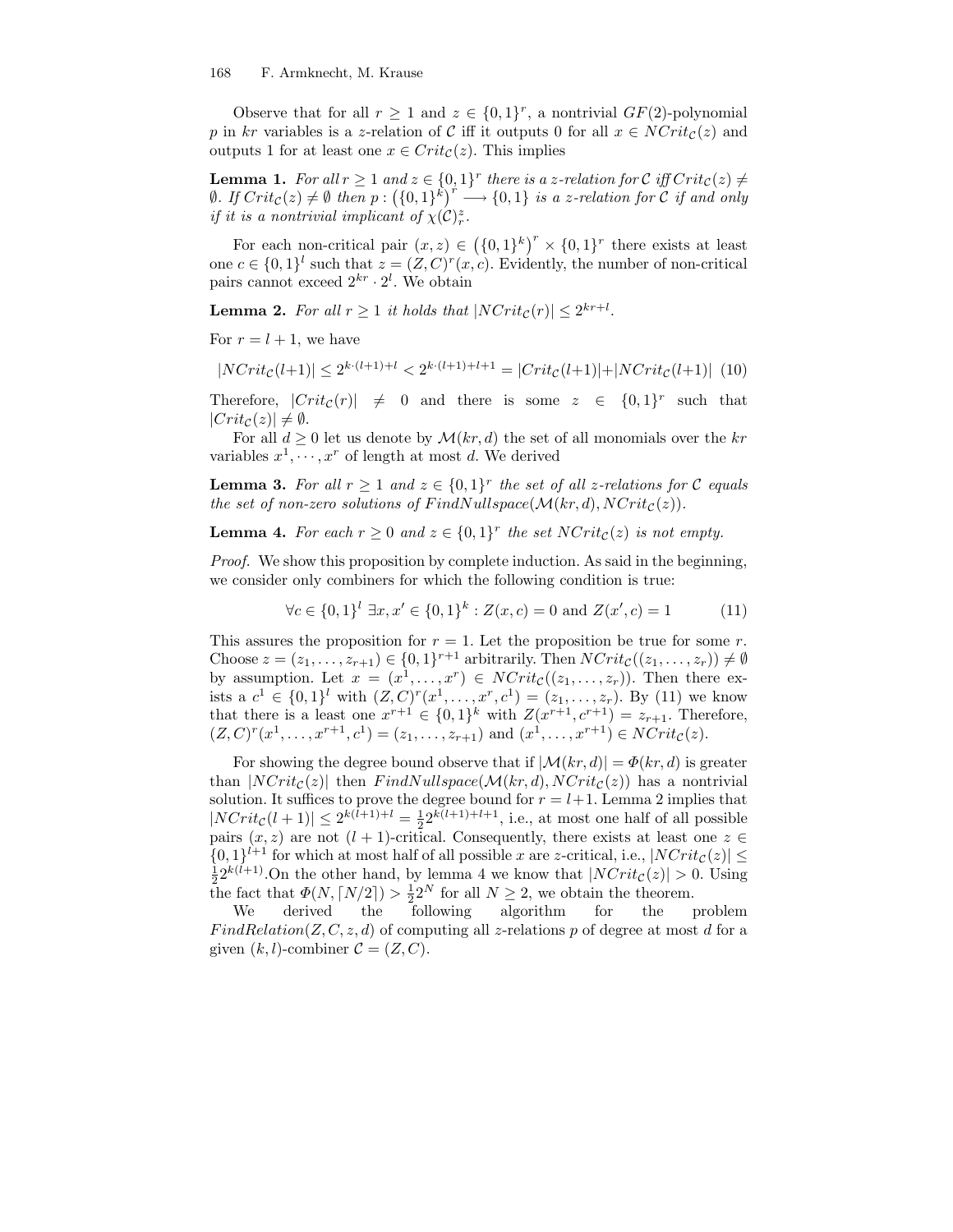- 1 Compute  $Crit_{\mathcal{C}}(z)$  and  $NCrit_{\mathcal{C}}(z)$ .
- 2 If  $Crit_{\mathcal{C}}(z) \neq \emptyset$  then solve  $FindNullspace(\mathcal{M}(kr, d), NCrit_{\mathcal{C}}(z)).$

Note that the computation of  $Crit_{\mathcal{C}}(z)$  and  $NCrit_{\mathcal{C}}(z)$  can be done in an elegant way by using an ordered binary decision diagram (OBDD) of size at most  $(kr + r)2^{k+l+1}$  for  $\chi(\mathcal{C})_r$  (see, e.g., Krause (2002) for the details). Step 2 requires to solve a system of  $GF(2)$ -linear equations with  $\mathcal{M}(kr, d)$  unknowns and at most  $2^{kr+l}$  linear equations.

## 4 Analyzing the  $E_0$  Keystream Generator

In this section, we apply our results to the  $E_0$  keystream generator. The  $E_0$ keystream generator is part of the Bluetooth encryption system, used for wireless communication (see, e.g., Bluetooth SIG  $(2001)$ ). It is a  $(4, 4)$ -combiner. Applying our results yields the existence of a nontrivial 5-relation of degree 10. The number of monomials is  $T \leq \Phi(n, 10)$ . Therefore, the secret key can be recovered by solving a system of linear equations in  $T$  unknowns. The fastest practial algorithm we are aware of to solve a system of linear equations is the algorithm by Strassen (1969). It requires about  $7 \cdot T^{\log_2 7}$  operations. Our attack is more efficient than exhaustive search, if the following inequality holds:

$$
2^n > 7 \cdot (\Phi(n, 10))^{\log_2 7} . \tag{12}
$$

This is the case for  $n \geq 142$ . Notice, that in the Bluetooth encryption system the length of the secret key is  $n = 128$ .

If the  $E_0$  keystream generator were optimally resistant against algebraic attacks, no canceling relations for  $r < 5$  or  $d < 10$  should exist. Surprisingly, for  $d = 4$  and  $r = 4$  such a relation can be found. In this case, it is even possible to show the existence directly.

Let us first recall the definitions of the keystream generator. The keystream generator consists of  $k = 4$  regularly clocked LFSRs and  $l = 4$  memory bits. With each clock, an output bit  $z_t$  is produced depending on the outputs  $x^t =$  $(x_1^t, x_2^t, x_3^t, x_4^t)$  of the four LFSRs and the four memory bits  $c^t = (q^t, p^t, q^{t-1}, p^{t-1})$ . Then, the next memory bits  $c^{t+1} = (q^{t+1}, p^{t+1}, q^t, p^t)$  are calculated and so on. We see that the memory bits  $q^t$  and  $p^t$  are used in both clocks t and  $t + 1$ . Let  $\pi_s(t)$  be the symmetric  $GF(2)$ -polynomial over  $x_1^t, x_2^t, x_3^t, x_4^t$  which consists of the sum of all monomials of length  $s \leq 4$ . Then the output bit  $z_t$  and the memory bits are computed by the following equations

$$
z_t = \pi_1(t) \oplus p^t \tag{13}
$$

$$
c^{t+1} = (q^{t+1}, p^{t+1}, q^t, p^t) \tag{14}
$$

$$
= (S_1^{t+1} \oplus q^t \oplus p^{t-1}, S_0^{t+1} \oplus p^t \oplus q^{t-1} \oplus p^{t-1}, q^t, p^t), \tag{15}
$$

where

$$
S_{t+1} = (S_{t+1}^1, S_{t+1}^0) = \left\lfloor \frac{x_1^t + x_2^t + x_3^t + x_4^t + 2 \cdot q^t + p^t}{2} \right\rfloor. \tag{16}
$$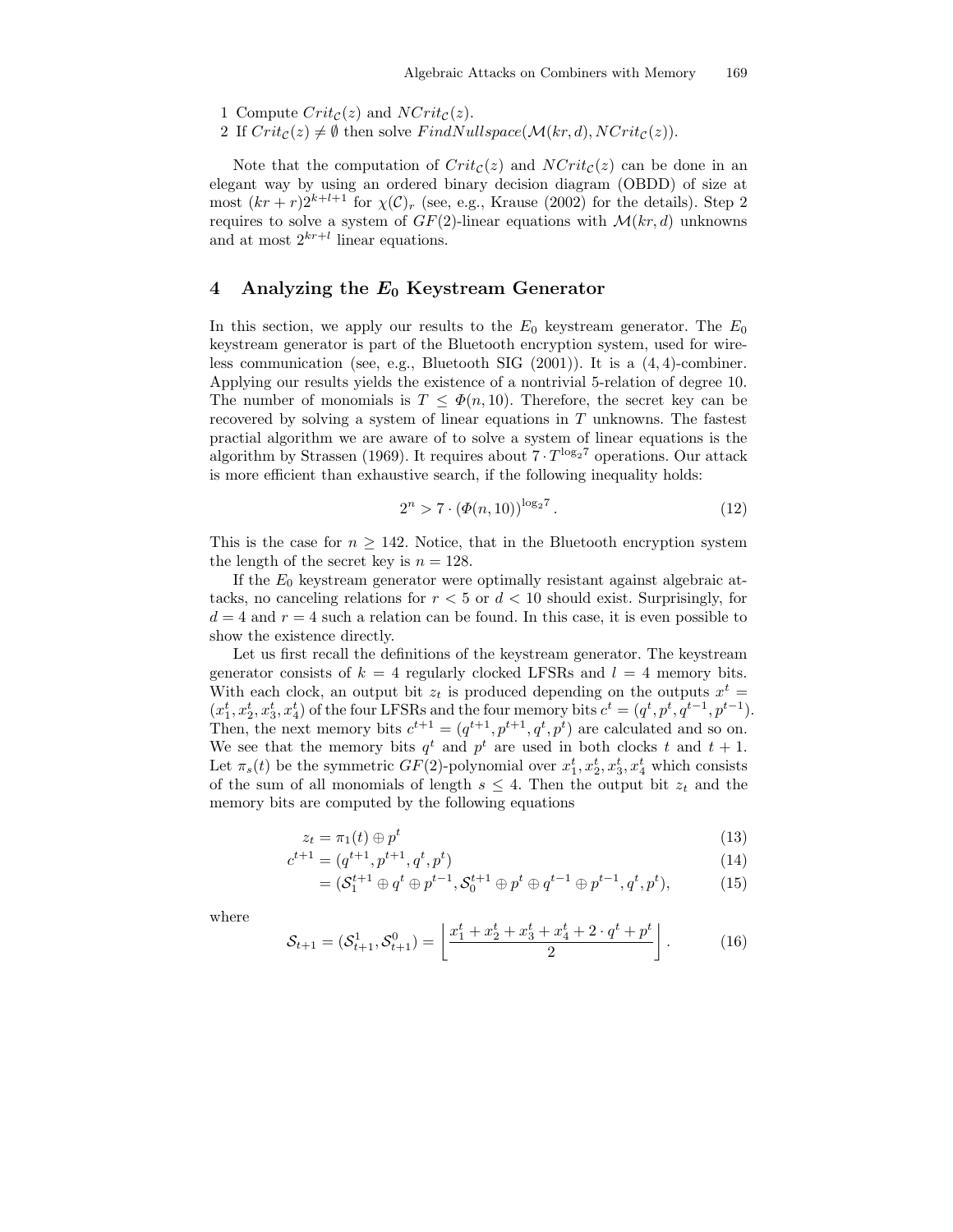#### 170 F. Armknecht, M. Krause

The values for  $c^1$  and the contents of the LFSRs must be set before the start, the other values will then be calculated. Obviously, the value of  $q^{t+1}$  depends only on  $x^t$ ,  $q^t$ ,  $p^t$  and  $p^{t-1}$  and the value of  $p^{t+1}$  on  $x^t$ ,  $q^t$ ,  $q^{t-1}$ ,  $p^t$  and  $p^{t-1}$ . The calculations of  $q^{t+1}$  and  $p^{t+1}$  are done via the following equations (see appendix A for details)

$$
q^{t+1} = \pi_4(t) \oplus \pi_3(t) p^t \oplus \pi_2(t) q^t \oplus \pi_1(t) p^t q^t \oplus q^t \oplus p^{t-1}
$$
 (17)

$$
p^{t+1} = \pi_2(t) \oplus \pi_1(t) p^t \oplus q^t \oplus q^{t-1} \oplus p^{t-1} \oplus p^t \tag{18}
$$

If we define the following additional variables

$$
a(t) = \pi_4(t) \oplus \pi_3(t) p^t \oplus p^{t-1}
$$
  

$$
b(t) = \pi_2(t) \oplus \pi_1(t) p^t \oplus 1,
$$

equations (17) and (18) can be rewritten to

$$
q^{t+1} = a(t) \oplus b(t)q^t \tag{19}
$$

$$
p^{t+1} = b(t) \oplus 1 \oplus p^{t-1} \oplus p^t \oplus q^t \oplus q^{t-1}.
$$
 (20)

By multiplying (19) with  $b(t)$  we get another equation

$$
0 = b(t)(a(t) \oplus q^t \oplus q^{t+1}).
$$
\n(21)

Equation (20) is equivalent to

$$
q^{t} \oplus q^{t-1} = b(t) \oplus 1 \oplus p^{t-1} \oplus p^{t} \oplus p^{t+1}.
$$
 (22)

Now we insert (22) into (21) with index  $t + 1$  instead of t and get

$$
0 = b(t) (a(t) \oplus b(t+1) \oplus 1 \oplus p^t \oplus p^{t+1} \oplus p^{t+2}).
$$

Using (13), we eliminate all memory bits in the equation and get the following equation which holds for every clock t:

$$
0 = 1 \oplus z_{t-1} \oplus z_t \oplus z_{t+1} \oplus z_{t+2}
$$
  
\n
$$
\oplus \pi_1(t) \cdot (z_t z_{t+2} \oplus z_t z_{t+1} \oplus z_t z_{t-1} \oplus z_{t-1} \oplus z_{t+1} \oplus z_{t+2} \oplus 1)
$$
  
\n
$$
\oplus \pi_2(t) \cdot (1 \oplus z_{t-1} \oplus z_t \oplus z_{t+1} \oplus z_{t+2}) \oplus \pi_3(t) z_t \oplus \pi_4(t)
$$
  
\n
$$
\oplus \pi_1(t-1) \oplus \pi_1(t-1) \pi_1(t) (1 \oplus z_t) \oplus \pi_1(t-1) \pi_2(t)
$$
  
\n
$$
\oplus \pi_1(t+1) z_{t+1} \oplus \pi_1(t+1) \pi_1(t) z_{t+1} (1 \oplus z_t) \oplus \pi_1(t+1) \pi_2(t) z_{t+1}
$$
  
\n
$$
\oplus \pi_2(t+1) \oplus \pi_2(t+1) \pi_1(t) (1 \oplus z_t) \oplus \pi_2(t+1) \pi_2(t)
$$
  
\n
$$
\oplus \pi_1(t+2) \oplus \pi_1(t+2) \pi_1(t) (1 \oplus z_t) \oplus \pi_1(t+2) \pi_2(t)
$$

This gives a nontrivial degree-4 z-relation p for 4 clocks for any  $z \in \{0,1\}^4$ . The number  $M(128, p)$  of monomials occuring in the corresponding system of nonlinear equations (see subsection 2.2) can not exceed  $\Phi(128, 4) \approx 2^{23.39}$ . In fact, if we look closely at p, we can see that not all monomials of  $\mathcal{M}(kr, d)$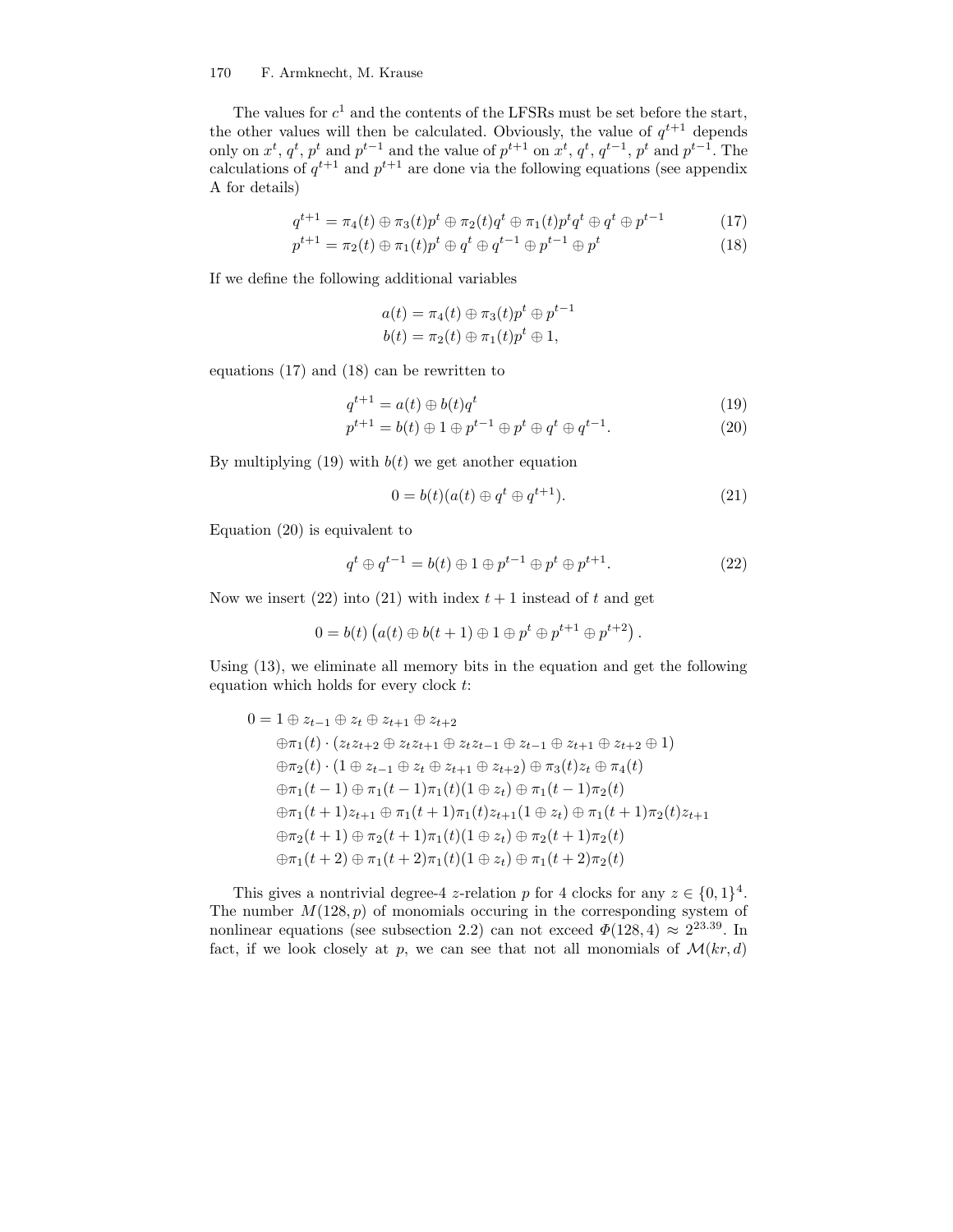| n(1), n(2), n(3), n(4) | Initial Values | Feedback Taps                                       |     | Clocks |
|------------------------|----------------|-----------------------------------------------------|-----|--------|
| 1, 2, 3, 5             | 1 11 011 11110 | 1 11 101 10100                                      | 477 | 483    |
| 1, 2, 3, 5             | 1 10 101 01101 | 1 11 101 10100                                      | 477 | 481    |
| 1, 2, 3, 5,            | 1 01 010 01001 | 1 11 101 11011                                      | 477 | 480    |
| 1, 2, 3, 5             | 1 11 111 01111 | 1 11 101 11110                                      | 477 | 483    |
| 1, 2, 3, 5,            | 10101010100    | 1 11 110 11011                                      | 477 | 484    |
| 2, 3, 5, 7             |                | 10 010 11110 1100110 11 110 11101 1000100 2643      |     | 2647   |
| 2, 3, 5, 7             |                | 11 101 01101 0010011 11 101 10100 1101010 2643      |     | 2649   |
| 2, 3, 5, 7             |                | 10 100 10001 0010001 11 110 11110 1111000 2643 2647 |     |        |

Table 1. Algebraic attacks on smaller  $E_0$  crypto systems

occur. Thus, we have  $M(128, p) \leq T := 8,824,350 \approx 2^{23.07}$  (see appendix B for details).

With each clock  $t$ , we get a new equation in the bits of the secret key. If we have at least  $M(128, p)$  linearly independent equations,  $x^*$  can be recovered by solving the system of linear equations. Using Strassen's algorithm, the secret key can be recovered with work  $\leq 7 \cdot T^{\log_2 7} \approx 2^{67.58}$ . The memory complexity is more or less the size of the matrix which is about  $2^{46.14}$ .

Obviously, to get enough linearly independent equations, we have to clock at least  $M(128, p)$  times. The question is whether we have to clock more often. Until now, there is no satisfying answer to this question. Our assumption is that approximately T clocks should be enough, meaning that about  $2^{23.07}$  key stream bits would be sufficient to mount the attack. We did some simulations for the same cryptosystem but with shorter LFSRs. The results can be seen in Table 1. Each time, the initial values of the LFSRs were successfully reconstructed. In all cases the number of clocks needed to reconstruct the secret key was close (or even equal) to  $T + 3<sup>1</sup>$ 

Of course, a lower degree  $d$  would decrease the value of  $T$  and therefore allow a better attack. Applying our algorithm showed the non-existence of nontrivial relations of degree  $d = 3$  for  $r = 4$  and  $r = 5$ . Nevertheless, lower degree relations for  $r > 5$  may exist.

It is important to mention that in the Bluetooth encryption system the secret key is changed after 2745 clocks. Therefore, we will never get enough equations in pratice. Note that the best published attack against the  $E_0$  was proposed by Krause (2002) with time and memory effort of  $\approx 2^{77}$ , given only 128 known key stream bits. The attack by Fluhrer and Lucks (2001) needs about  $2^{73}$  operations if 2 <sup>43</sup> bits are available. The memory needed is very small: about 10638 bits.

Recently, Courtois developed an improved version of algebraic attacks: fast algebraic attacks (Courtois (2003)). They allow an even better attack on the  $E_0$ keystream generator. The estimation is that about  $2^{49}$  operations are enough.

<sup>1</sup> As we need 4 succesive clocks to produce one equation the number of clocks needed is at least  $T+3$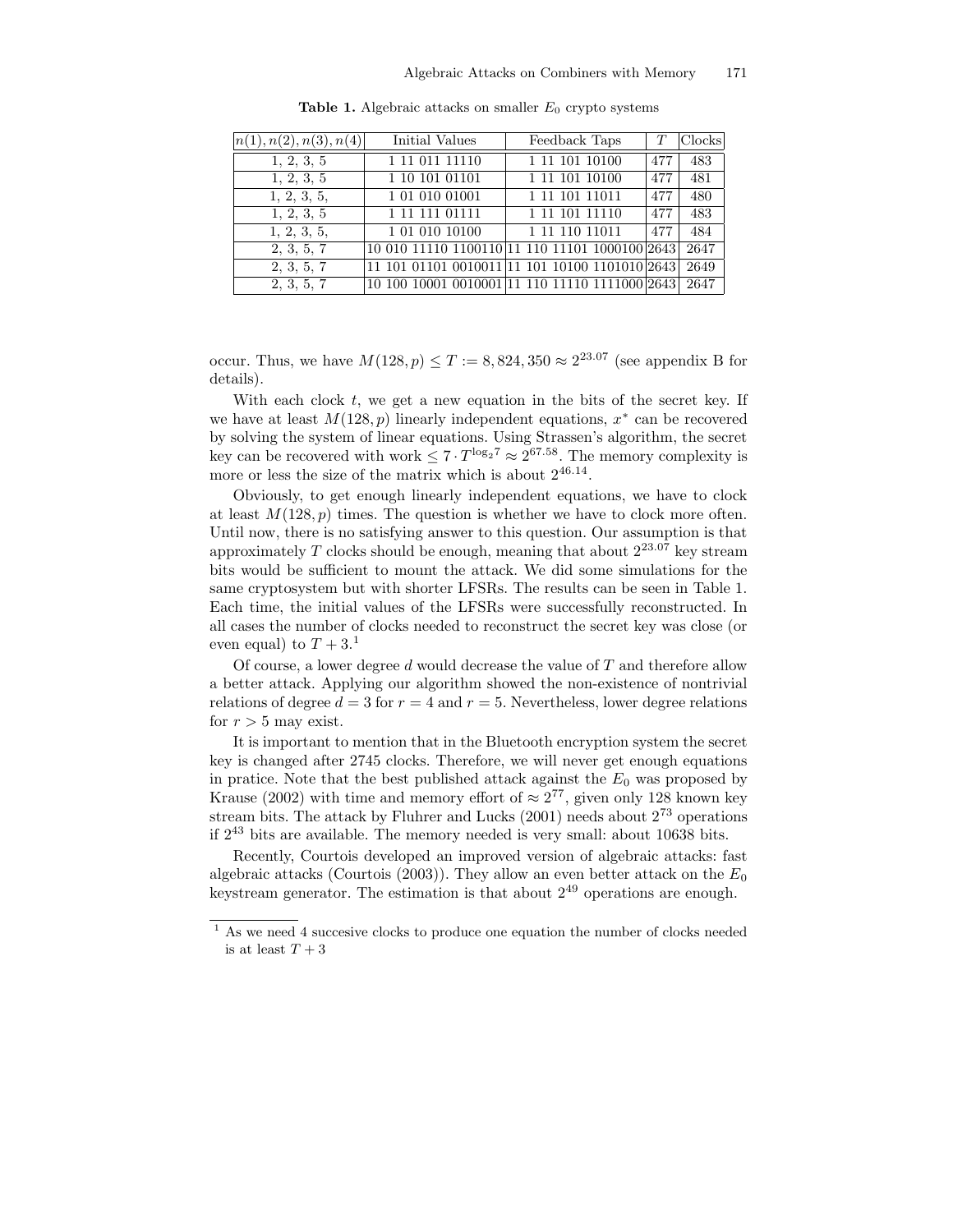#### 172 F. Armknecht, M. Krause

We want to point out one remarkable fact. The output function was chosen to be linear in one memory bit to achieve maximum correlation immunity. The same attribute made it possible to eliminate the same memory bit in our relation. This may be a hint that some tradeoff between correlation immunity of the output function and resistance against algebraic attacks exists.

## 5 Discussion

We have seen that for all  $(k, l)$ -combiners, nontrivial relations of degree at most  $\lceil k(l+1)/2 \rceil$  exist. This fact extends the attacks described by Courtois and Meier (2003) to combiners with memory. In consequence, each combiner is vulnerable against algebraic attacks if the length of the secret key  $n$  is large enough. E.g., for the  $E_0$  keystream generator this is the case for  $n \ge 142$ . A  $(k, l)$ -combiner should be designed in such a way that an algebraic attack never becomes faster than exhaustive key-search. For this purpose, it should be checked if the automaton induces nontrivial degree- $d$  relations for critical values of  $d$ . This can be done by applying the algorithm FindRelation presented in this paper, at least for a reasonable set of clocks.

The analysis of the  $E_0$  generator shows that it may be dangerous to use a linear output function, since this may help replacing the memory bits and deriving nontrivial low-degree relations. It turns out that a nontrivial relation of degree 4 exists. This makes it possible to recover the secret key by solving a system of linear equations in at most  $2^{23.07}$  unknowns.

Algebraic attacks work successfully only for LFSR-based stream ciphers which are oblivious in the sense that the attacker always knows which bit of the keystream depends on which bits of the internal bitstream. It would be interesting to know if similar attacks can also be applied to non-oblivious ciphers like the A5 generator or the shrinking generator.

## Acknowledgment

The authors would like to thank Nicolas Courtois, Erik Zenner, Stefan Lucks and some unknown referees for helpful comments and discussions.

## References

- 1. Bluetooth SIG, Specification of the Bluetooth system, Version 1.1, 1 February 22, 2001, available at http://www.bluetooth.com/.
- 2. Nicolas Courtois: Higher Order Correlation Attacks, XL Algorithm and Cryptanalysis of Toyocrypt, 5th International Conference on Information Security and Cryptology: ICISC 2002, November 2002, Seoul, Korea, Springer LNCS 2587. An updated version is available at http://eprint.iacr.org/2002/087.
- 3. Nicolas Courtois and Willi Meier: Algebraic Attacks on Stream Ciphers with Linear Feedback, Proceedings of Eurocrypt 2003, Warsaw, Poland, Springer LNCS 2656.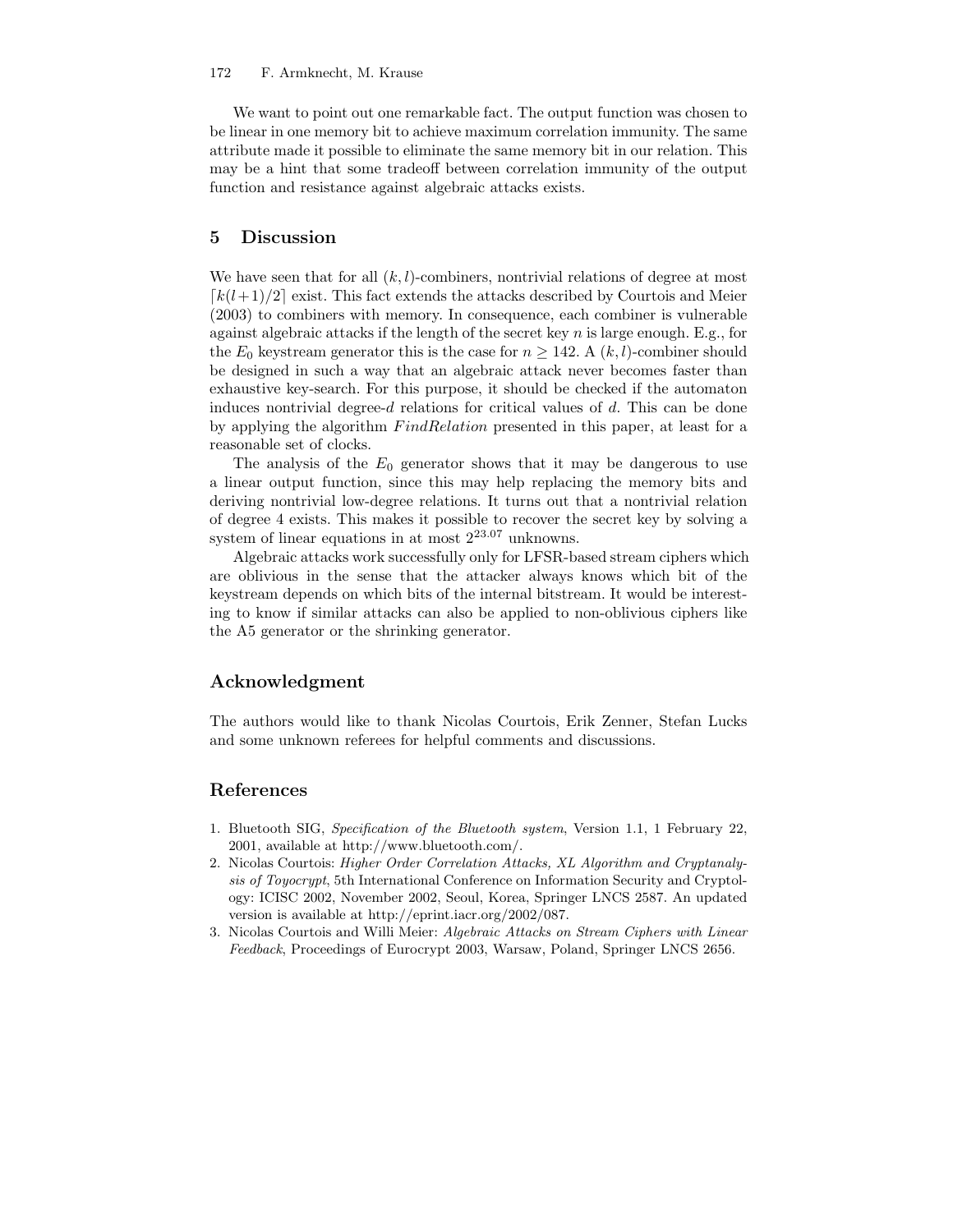- 4. Nicolas Courtois: Fast Algebraic Attacks on Stream Ciphers with Linear Feedback, these proceedings.
- 5. Nicolas Courtois, Josef Pieprzyk: Cryptanalysis of Block Ciphers with Overdefined Systems of Equations, Proceedings of Asiacrypt '02, Springer LNCS 2501, 2002, pp. 267-287.
- 6. Nicolas Courtois: Personal communication, 2003
- 7. Scott R. Fluhrer, Stefan Lucks: Analysis of the  $E_0$  Encryption System, Proceedings of Selected Areas of Cryptography '01, Springer LNCS 2259, 2001, pp. 38-48.
- 8. Matthias Krause: BDD-Based Cryptanalysis of Keystream Generators; Proceedings of Eurocrypt '02, Springer LNCS 2332, 2002, pp. 222-237.
- 9. Rainer A. Rueppel: Stream Ciphers; Contemporary Cryptology: The Science of Information Integrity. G. Simmons ed., IEEE Press New York, 1991.
- 10. Adi Shamir, Aviad Kipnis: Cryptanalysis of the HFE Public Key Cryptosystem; Proceedings of Crypto '99, Springer LNCS 1666, 1999, pp. 19-30.
- 11. Adi Shamir, Jacques Patarin, Nicolas Courtois, Alexander Klimov: Efficient Algorithms for Solving Overdefined Systems of Multivariate Polynomial Equations, Proceedings of Eurocrypt '00, Springer LNCS 1807, pp. 392-407.
- 12. Volker Strassen: Gaussian Elimination is Not Optimal; Numerische Mathematik, vol 13, pp 354-356, 1969.

# A The Equations for  $q_{t+1}$  and  $p_{t+1}$

In this section we prove the correctness of equations (17) resp. (18) for  $q^{t+1}$  resp.  $p^{t+1}$ . Let us recall the equation for  $c^{t+1}$ 

$$
c^{t+1} = (q^{t+1}, p^{t+1}, q^t, p^t)
$$
\n(23)

$$
= (S_1^{t+1} \oplus q^t \oplus p^{t-1}, S_0^{t+1} \oplus p^t \oplus q^{t-1} \oplus p^{t-1}, q^t, p^t) \tag{24}
$$

where

$$
S_{t+1} = (S_{t+1}^1, S_{t+1}^0) = \left\lfloor \frac{x_1^t + x_2^t + x_3^t + x_4^t + 2 \cdot q^t + p^t}{2} \right\rfloor \tag{25}
$$

Let  $f_0$  resp.  $f_1$  be the two boolean functions for which the equations

$$
S_{t+1}^i = f_i(x_1^t, x_2^t, x_3^t, x_4^t, q^t, p^t)
$$
\n(26)

hold for  $i \in \{0,1\}$ .  $f_0$  and  $f_1$  can be found with the help of computers. If we write down  $f_0$  and  $f_1$  in algebraic normal form, we get

$$
f_1 = \pi_4(t) \oplus \pi_3(t) p^t \oplus \pi_2(t) q^t \oplus \pi_1(t) p^t q^t \tag{27}
$$

$$
f_0 = \pi_2(t) \oplus \pi_1(t) p^t \oplus q^t \tag{28}
$$

See section 4 for the definition of  $\pi_k(t)$ . In table 2,  $f_0$  and  $f_1$  are evaluated for all possible inputs and compared with  $S_{t+1}$ . It is easy to see that  $f_0$  and  $f_1$  fulfill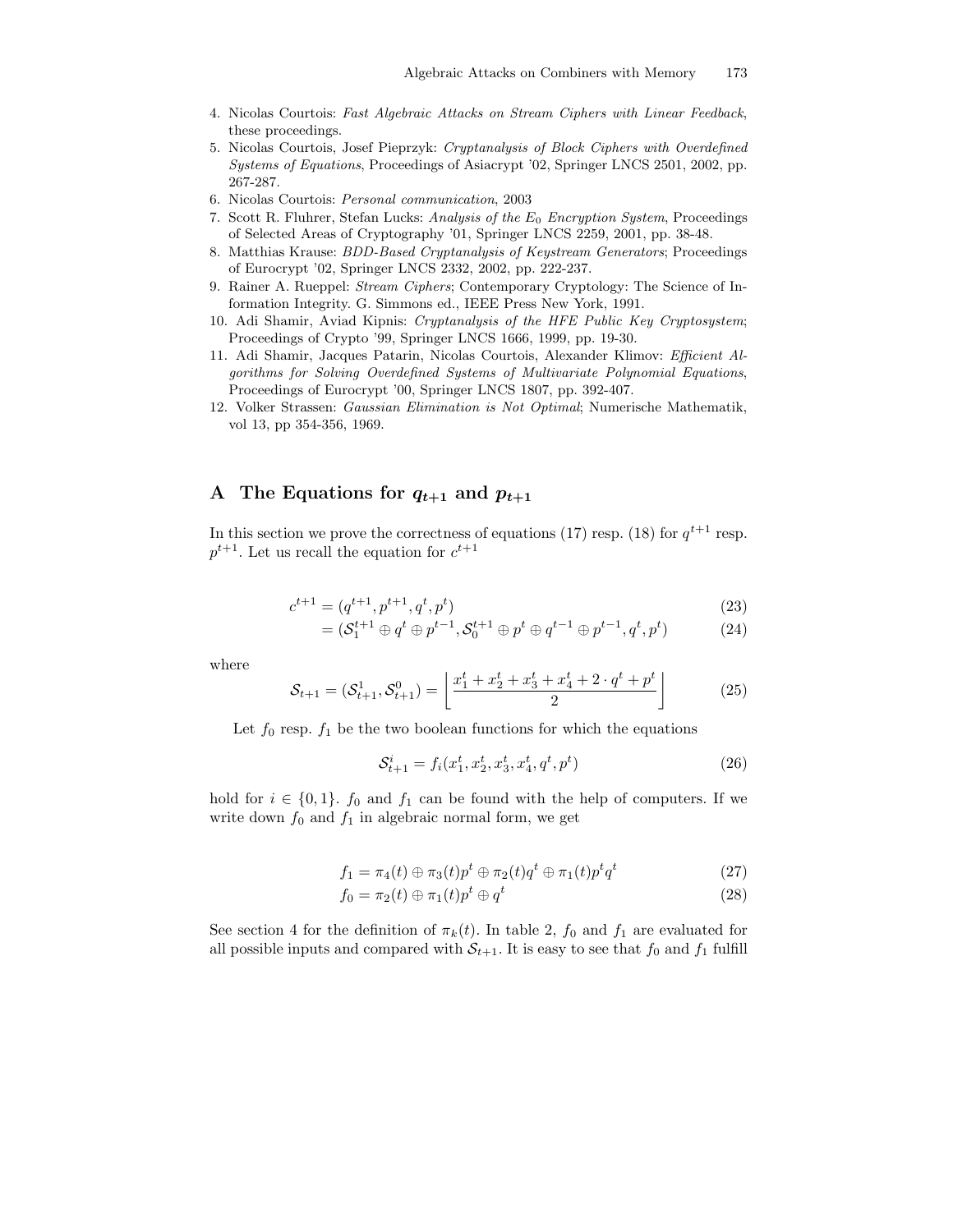the requirements. Together with (24), we get the following expressions for  $q^{t+1}$ and  $p^{t+1}$ 

$$
q^{t+1} = S_{t+1}^1 \oplus q^t \oplus p^{t-1}
$$
\n(29)

$$
= \pi_4(t) \oplus \pi_3(t) p^t \oplus \pi_2(t) q^t \oplus \pi_1(t) p^t q^t \oplus q^t \oplus p^{t-1}
$$
 (30)

$$
p^{t+1} = S_{t+1}^0 \oplus p^t \oplus q^{t-1} \oplus p^{t-1}
$$
\n(31)

$$
= \pi_2(t) \oplus \pi_1(t) p^t \oplus q^t \oplus q^{t-1} \oplus p^t \oplus p^{t-1}
$$
\n(32)

# B The Number of Terms

In this section, we estimate the maximum number T of different monomials in the algebraic attack against the  $E_0$  crypto system. With each clock  $t$  the following equation is produced

$$
0 = 1 \oplus z_{t-1} \oplus z_t \oplus z_{t+1} \oplus z_{t+2}
$$
  
\n
$$
\oplus \pi_1(t) \cdot (z_t z_{t+2} \oplus z_t z_{t+1} \oplus z_t z_{t-1} \oplus z_{t-1} \oplus z_{t+1} \oplus z_{t+2} \oplus 1)
$$
  
\n
$$
\oplus \pi_2(t) \cdot (1 \oplus z_{t-1} \oplus z_t \oplus z_{t+1} \oplus z_{t+2}) \oplus \pi_3(t) z_t \oplus \pi_4(t)
$$
  
\n
$$
\oplus \pi_1(t-1) \oplus \pi_1(t-1) \pi_1(t) (1 \oplus z_t) \oplus \pi_1(t-1) \pi_2(t)
$$
  
\n
$$
\oplus \pi_1(t+1) z_{t+1} \oplus \pi_1(t+1) \pi_1(t) z_{t+1} (1 \oplus z_t) \oplus \pi_1(t+1) \pi_2(t) z_{t+1}
$$
  
\n
$$
\oplus \pi_2(t+1) \oplus \pi_2(t+1) \pi_1(t) (1 \oplus z_t) \oplus \pi_2(t+1) \pi_2(t)
$$
  
\n
$$
\oplus \pi_1(t+2) \oplus \pi_1(t+2) \pi_1(t) (1 \oplus z_t) \oplus \pi_1(t+2) \pi_2(t).
$$

As we can see, every occurring term has to be one of the following types

 $a, b, c, d, ab, ac, ad, bc, bd, cd, abc, acd, abd, bcd, abcd, aa'bc, aa'cd, aa'bd,$  $bb'ac, bb'cd, bb'ad, cc'ab, cc'ad, cc'bd, dd'ab, dd'ac, dd'bc, aa'bb', aa'cc',$  $aa'dd', bb'cc', bb'dd', cc'dd', aa'b, aa'c, aa'd, bb'a, bb'c, bb'd, cc'a, cc'b,$  $cc'd, dd'a, dd'b, dd'c, aa', bb', cc', dd'$ 

Here,  $a, a' \in \{x_{1,1}^*, \ldots, x_{1,n_1}^*\}$  with  $a \neq a'$ , etc. In table 3 the number of possible terms for each type is presented depending on the length  $n_1$ ,  $n_2$ ,  $n_3$ , and  $n_4$  of the four LFSRs. In addition, we give for each type one product in which it can occur. Note that some terms may occur in other products too 2 . Of course, these types have to be counted only once. The sum is the number of possible terms T. In  $E_0$ , the lengths are  $n_1 = 25$ ,  $n_2 = 31$ ,  $n_3 = 33$  and  $n_4 = 39$ , so  $T = 8,824,350$ , which is approximately  $2^{23.07}$ .

<sup>&</sup>lt;sup>2</sup> For example, a term of type abc can occur in  $\pi_1(t)\pi_2(t')$  and in  $\pi_2(t)\pi_2(t')$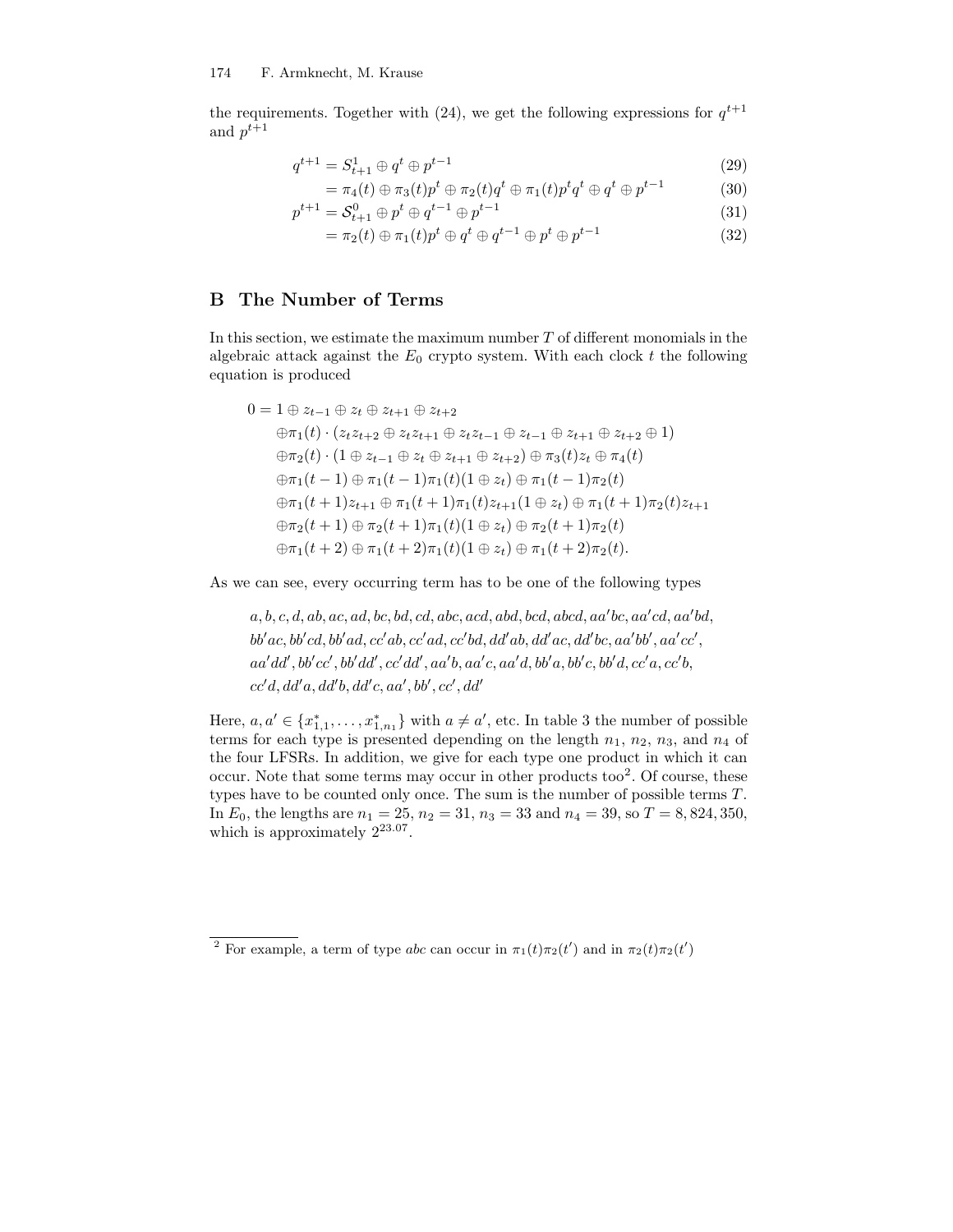| $a_t$            | $b_t$          | $c_t$          | $d_t$          | $Q_t$          | $P_t$          | $\overline{S_{t+1}}$ | $f_1$          | $f_{0}$        | $a_t$          | $b_t$          | $c_t$          | $d_t$          | $Q_t$            | $P_t$            | $\overline{S}_{t+1}$ | $f_1$          | $f_{0}$        |
|------------------|----------------|----------------|----------------|----------------|----------------|----------------------|----------------|----------------|----------------|----------------|----------------|----------------|------------------|------------------|----------------------|----------------|----------------|
| $\theta$         | $\overline{0}$ | $\overline{0}$ | $\overline{0}$ | $\overline{0}$ | $\overline{0}$ | $\boldsymbol{0}$     | $\theta$       | $\overline{0}$ | 1              | $\overline{0}$ | $\overline{0}$ | $\overline{0}$ | $\boldsymbol{0}$ | $\boldsymbol{0}$ | $\boldsymbol{0}$     | $\theta$       | $\overline{0}$ |
| $\overline{0}$   | $\overline{0}$ | $\overline{0}$ | $\theta$       | $\theta$       | 1              | $\overline{0}$       | $\theta$       | $\overline{0}$ | 1              | $\overline{0}$ | $\overline{0}$ | $\overline{0}$ | $\overline{0}$   | 1                | 1                    | $\theta$       | $\mathbf{1}$   |
| $\overline{0}$   | $\overline{0}$ | $\overline{0}$ | $\theta$       | 1              | $\theta$       | 1                    | $\theta$       | 1              | 1              | $\overline{0}$ | 0              | $\overline{0}$ | 1                | $\overline{0}$   | 1                    | 0              | $\mathbf{1}$   |
| $\overline{0}$   | $\Omega$       | $\overline{0}$ | $\Omega$       | $\mathbf{1}$   | $\mathbf{1}$   | $\overline{1}$       | $\theta$       | $\mathbf{1}$   | $\overline{1}$ | $\Omega$       | $\Omega$       | $\overline{0}$ | $\mathbf 1$      | 1                | $\overline{2}$       | 1              | $\overline{0}$ |
| $\overline{0}$   | $\Omega$       | $\theta$       | 1              | $\theta$       | $\theta$       | $\overline{0}$       | $\theta$       | $\overline{0}$ | 1              | $\Omega$       | $\Omega$       | $\mathbf{1}$   | $\theta$         | $\overline{0}$   | 1                    | $\theta$       | 1              |
| $\theta$         | $\overline{0}$ | $\overline{0}$ | 1              | $\theta$       | 1              | 1                    | $\overline{0}$ | 1              | 1              | $\theta$       | $\overline{0}$ | 1              | $\theta$         | 1                | 1                    | $\theta$       | 1              |
| $\boldsymbol{0}$ | $\overline{0}$ | $\overline{0}$ | 1              | 1              | $\overline{0}$ | 1                    | $\overline{0}$ | 1              | 1              | $\overline{0}$ | $\overline{0}$ | 1              | 1                | $\boldsymbol{0}$ | $\overline{2}$       | 1              | $\overline{0}$ |
| $\overline{0}$   | $\Omega$       | $\overline{0}$ | 1              | 1              | $\mathbf{1}$   | $\overline{2}$       | $\mathbf{1}$   | $\overline{0}$ | 1              | $\theta$       | $\theta$       | 1              | $\overline{1}$   | 1                | $\overline{2}$       | 1              | $\overline{0}$ |
| $\boldsymbol{0}$ | $\overline{0}$ | 1              | $\overline{0}$ | $\theta$       | $\theta$       | $\overline{0}$       | $\theta$       | $\overline{0}$ | 1              | 0              | 1              | $\overline{0}$ | $\theta$         | $\boldsymbol{0}$ | $\mathbf{1}$         | $\theta$       | 1              |
| $\overline{0}$   | $\overline{0}$ | 1              | $\theta$       | 0              | 1              | 1                    | $\theta$       | 1              | 1              | 0              | $\mathbf{1}$   | $\overline{0}$ | $\overline{0}$   | 1                | 1                    | 0              | 1              |
| $\overline{0}$   | $\overline{0}$ | 1              | 0              | 1              | $\theta$       | 1                    | $\overline{0}$ | 1              | 1              | 0              | $\mathbf{1}$   | $\overline{0}$ | 1                | $\boldsymbol{0}$ | $\overline{2}$       | 1              | $\overline{0}$ |
| $\theta$         | $\overline{0}$ | $\mathbf{1}$   | $\theta$       | 1              | $\mathbf{1}$   | $\overline{2}$       | $\mathbf{1}$   | $\overline{0}$ | $\overline{1}$ | $\overline{0}$ | $\mathbf{1}$   | $\overline{0}$ | $\overline{1}$   | 1                | $\overline{2}$       | 1              | $\overline{0}$ |
| $\overline{0}$   | $\overline{0}$ | $\mathbf{1}$   | 1              | $\overline{0}$ | $\theta$       | 1                    | $\theta$       | 1              | 1              | $\theta$       | $\mathbf{1}$   | 1              | $\overline{0}$   | $\boldsymbol{0}$ | $\mathbf{1}$         | $\theta$       | 1              |
| $\overline{0}$   | $\overline{0}$ | $\mathbf{1}$   | 1              | $\overline{0}$ | 1              | 1                    | $\overline{0}$ | 1              | 1              | $\overline{0}$ | $\mathbf{1}$   | 1              | $\overline{0}$   | 1                | $\overline{2}$       | 1              | $\overline{0}$ |
| $\overline{0}$   | $\overline{0}$ | $\mathbf{1}$   | 1              | 1              | $\theta$       | $\overline{2}$       | $\mathbf{1}$   | $\overline{0}$ | 1              | $\overline{0}$ | $\mathbf{1}$   | 1              | 1                | $\boldsymbol{0}$ | $\overline{2}$       | 1              | $\overline{0}$ |
| $\overline{0}$   | $\overline{0}$ | $\mathbf{1}$   | 1              | 1              | 1              | $\overline{2}$       | $\mathbf{1}$   | $\overline{0}$ | $\overline{1}$ | $\overline{0}$ | $\mathbf{1}$   | $\mathbf{1}$   | $\mathbf 1$      | 1                | 3                    | 1              | $\mathbf{1}$   |
| $\overline{0}$   | $\mathbf{1}$   | $\overline{0}$ | $\Omega$       | $\theta$       | $\Omega$       | $\overline{0}$       | $\overline{0}$ | $\overline{0}$ | 1              | 1              | $\theta$       | $\overline{0}$ | $\theta$         | $\boldsymbol{0}$ | $\mathbf{1}$         | $\theta$       | 1              |
| $\theta$         | $\mathbf{1}$   | $\overline{0}$ | 0              | $\theta$       | 1              | 1                    | $\theta$       | 1              | 1              | 1              | $\Omega$       | $\theta$       | $\theta$         | 1                | 1                    | 0              | $\mathbf{1}$   |
| $\overline{0}$   | $\mathbf{1}$   | $\overline{0}$ | $\overline{0}$ | 1              | $\theta$       | 1                    | $\overline{0}$ | 1              | 1              | 1              | $\overline{0}$ | $\overline{0}$ | 1                | $\boldsymbol{0}$ | $\overline{2}$       | 1              | $\overline{0}$ |
| $\overline{0}$   | $\mathbf{1}$   | $\overline{0}$ | $\theta$       | $\mathbf{1}$   | 1              | $\overline{2}$       | $\mathbf{1}$   | $\overline{0}$ | $\mathbf 1$    | $\mathbf{1}$   | $\theta$       | $\overline{0}$ | $\mathbf 1$      | 1                | $\overline{2}$       | 1              | $\overline{0}$ |
| $\overline{0}$   | $\mathbf{1}$   | $\overline{0}$ | 1              | $\theta$       | $\theta$       | $\mathbf{1}$         | $\theta$       | 1              | 1              | 1              | $\theta$       | 1              | $\overline{0}$   | $\boldsymbol{0}$ | 1                    | $\overline{0}$ | 1              |
| $\overline{0}$   | $\mathbf{1}$   | $\overline{0}$ | 1              | $\theta$       | 1              | $\mathbf 1$          | $\overline{0}$ | $\overline{1}$ | $\mathbf{1}$   | $\mathbf{1}$   | $\theta$       | $\mathbf{1}$   | $\overline{0}$   | 1                | $\overline{2}$       | 1              | $\theta$       |
| $\overline{0}$   | $\mathbf{1}$   | $\overline{0}$ | 1              | 1              | $\theta$       | $\overline{2}$       | 1              | $\overline{0}$ | 1              | 1              | $\theta$       | 1              | 1                | $\boldsymbol{0}$ | $\overline{2}$       | 1              | $\theta$       |
| $\theta$         | $\mathbf{1}$   | $\overline{0}$ | 1              | 1              | 1              | $\overline{2}$       | $\mathbf{1}$   | $\overline{0}$ | 1              | 1              | $\theta$       | 1              | 1                | 1                | 3                    | 1              | 1              |
| $\theta$         | $\mathbf{1}$   | 1              | $\overline{0}$ | $\theta$       | $\theta$       | $\mathbf 1$          | $\theta$       | 1              | 1              | 1              | $\mathbf{1}$   | $\overline{0}$ | $\theta$         | $\boldsymbol{0}$ | $\mathbf{1}$         | $\theta$       | 1              |
| $\theta$         | $\mathbf{1}$   | $\mathbf{1}$   | $\theta$       | $\theta$       | 1              | $\mathbf{1}$         | $\theta$       | $\overline{1}$ | 1              | 1              | $\mathbf{1}$   | $\overline{0}$ | $\overline{0}$   | 1                | $\overline{2}$       | 1              | $\theta$       |
| $\overline{0}$   | $\mathbf{1}$   | $\mathbf{1}$   | $\theta$       | $\mathbf{1}$   | $\theta$       | $\overline{2}$       | $\mathbf{1}$   | $\overline{0}$ | 1              | $\mathbf{1}$   | $\mathbf{1}$   | $\overline{0}$ | $\mathbf 1$      | $\boldsymbol{0}$ | $\overline{2}$       | 1              | $\overline{0}$ |
| $\overline{0}$   | $\mathbf{1}$   | $\mathbf{1}$   | $\theta$       | 1              | 1              | $\overline{2}$       | $\overline{1}$ | $\overline{0}$ | $\overline{1}$ | $\mathbf{1}$   | $\mathbf{1}$   | $\overline{0}$ | $\mathbf 1$      | 1                | 3                    | 1              | 1              |
| $\overline{0}$   | 1              | $\mathbf{1}$   | 1              | $\theta$       | $\theta$       | $\overline{1}$       | $\Omega$       | $\overline{1}$ | 1              | 1              | $\mathbf{1}$   | 1              | $\overline{0}$   | $\boldsymbol{0}$ | $\overline{2}$       | 1              | $\theta$       |
| $\Omega$         | 1              | 1              | 1              | $\Omega$       | 1              | $\overline{2}$       | 1              | $\overline{0}$ | 1              | 1              | 1              | 1              | $\theta$         | 1                | $\overline{2}$       | 1              | $\overline{0}$ |
| $\overline{0}$   | $\mathbf{1}$   | $\mathbf{1}$   | 1              | 1              | $\theta$       | $\overline{2}$       | $\mathbf{1}$   | $\overline{0}$ | 1              | $\mathbf{1}$   | $\mathbf{1}$   | $\mathbf{1}$   | $\overline{1}$   | $\boldsymbol{0}$ | 3                    | 1              | $\mathbf{1}$   |
| $\theta$         | 1              | 1              | 1              | 1              | 1              | $\overline{3}$       | 1              | 1              | 1              | 1              | 1              | 1              | 1                | 1                | 3                    | 1              | 1              |

Table 2.  $f_0$  and  $f_1$  evaluated for all possible inputs and compared with  $S_{t+1}$